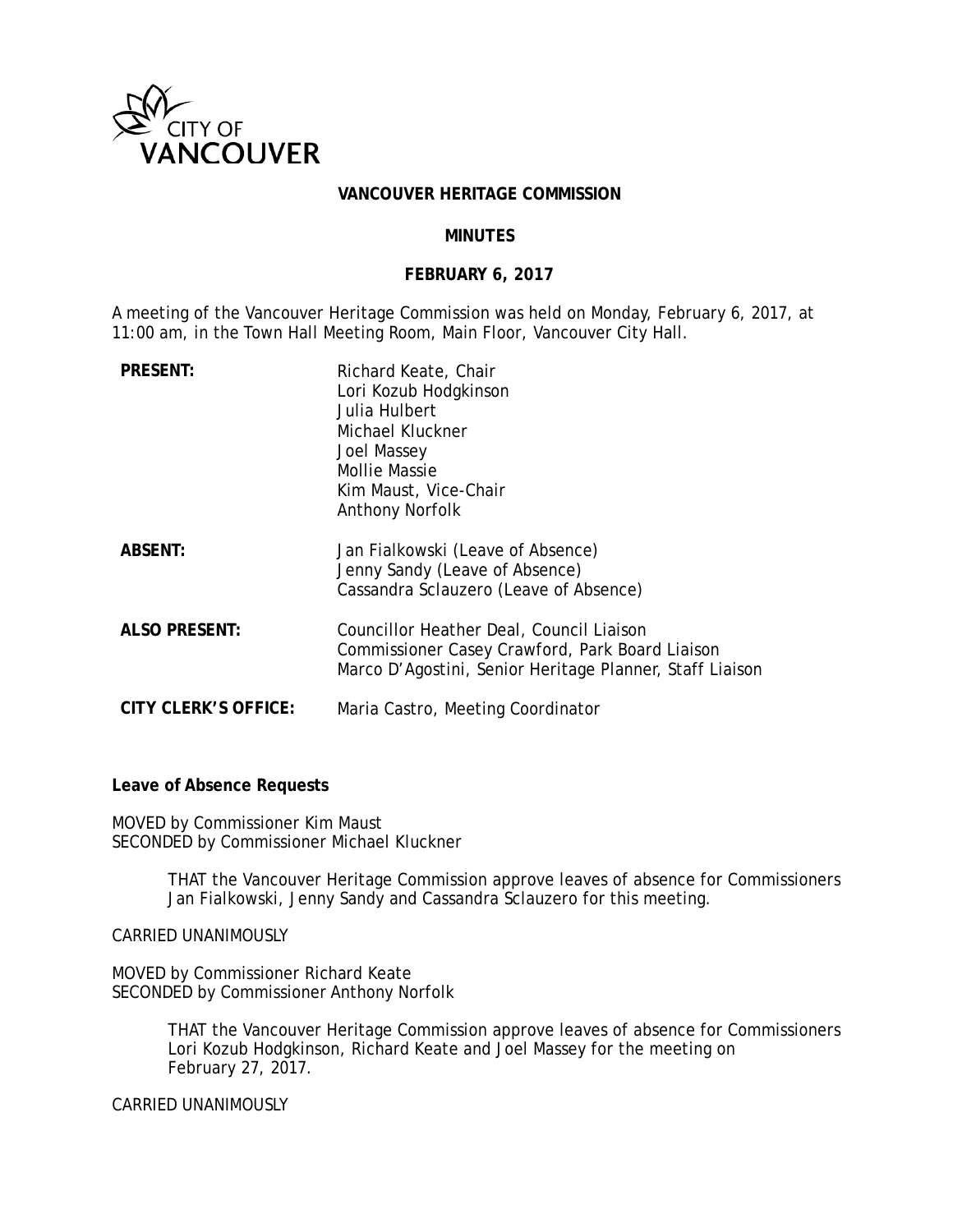## **Approval of Minutes**

MOVED by Commissioner Mollie Massie SECONDED by Commissioner Julia Hulbert

> THAT the Vancouver Heritage Commission approve the minutes from the meeting held January 16, 2017, as circulated.

CARRIED UNANIMOUSLY

### **1. Business Arising from the Minutes**

None.

### **2. 349 West Georgia Street - (former Post Office site) Rezoning Application**

**Issues:**

- Overall proposal including a rooftop addition; form, scale and massing;
- Adaptive re-use approach (selection and appropriateness of uses);
- Conservation approach; rehabilitation of storefronts; rehabilitation of windows; retention levels;
- Public art elements (conservation approach, relocation, public access);
- Addition to the VHR and designation of the heritage building envelop (exterior of the podium, original materials, finishes, windows, architectural detailing) as swell as carved granite "postman" bas-relief, cornerstone inscription on the southwest corner of the building (1955), dedication inscription (1957), existing arms of Canada, mosaics/murals, the Post Office concourse/lobby interior components, materials and finishes.
- **Applicant:** Mark Thompson, Architect, Musson Cattell Mackey Partnership, Donald Luxton, Heritage Consultant, Donald Luxton and Associates John Cordonier, Developer, Bentall Kennedy
- **Staff:** Michael Naylor, Senior Rezoning Planner Paul Cheng, Senior Development Planner Zlatan Jankovic, Heritage Planner

Staff and the applicant reviewed the application and responded to questions.

MOVED by Commissioner Kim Maust SECONDED by Commissioner Anthony Norfolk

> THAT the Vancouver Heritage Commission supports the application for the adaptive re-use of 349 West Georgia Street, including the retention and rehabilitation of the historic podium, the former postwar structural steel and concrete industrial one-of-a-kind National Post Office, as presented at its meeting on February 6, 2017, noting the following: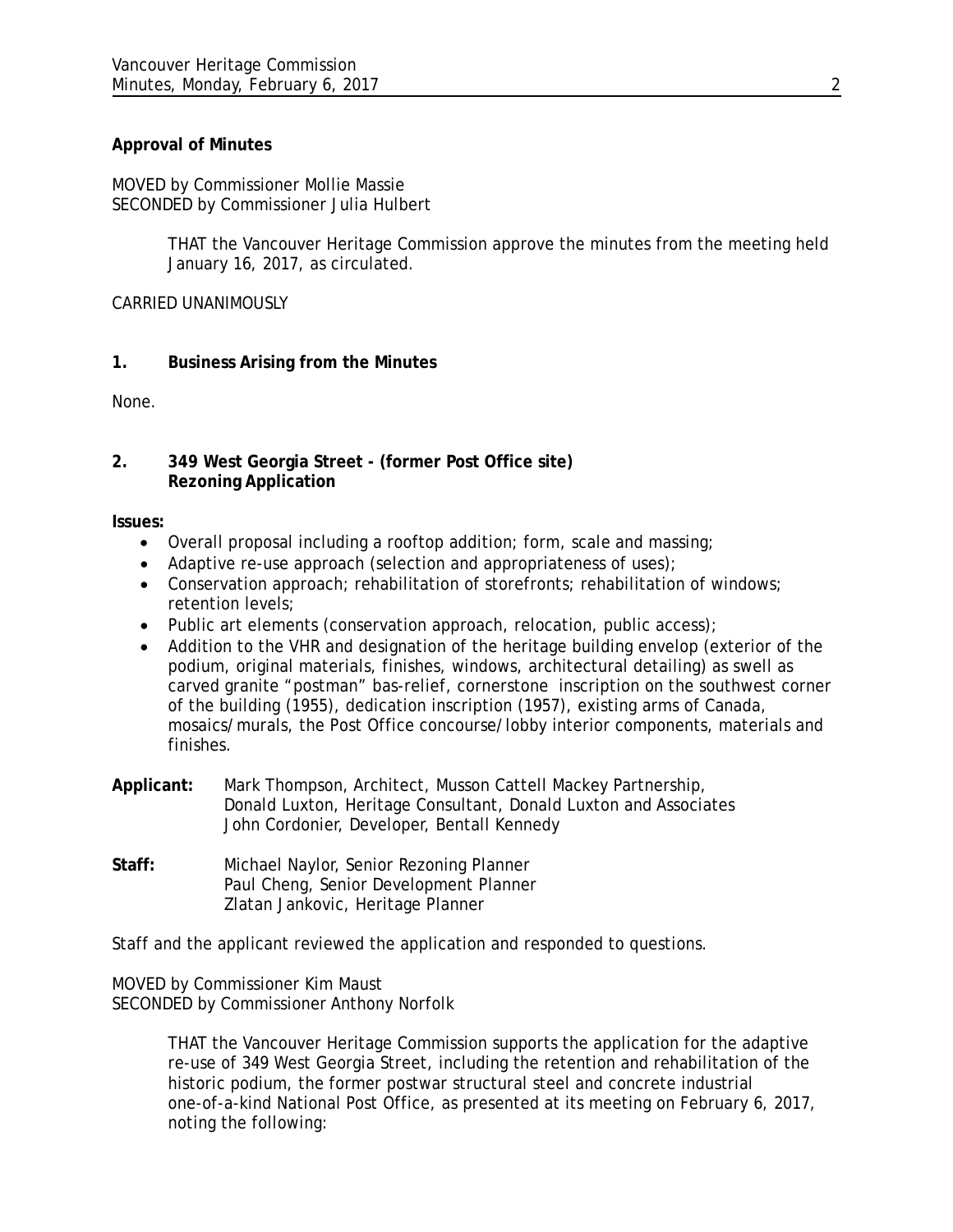- The high level of retention of the podium's character defining elements including the three significant historical art pieces;
- The retention of the historic embodied energy, setting a strong precedent for sustainability;
- The significant public art contribution that will form a part of the application;
- The respectful intervention to the grade plane designed to allow for an animated adoptive reuse of the entire building;
- The innovated adaptation of the podium's internal grid to create new useful spaces throughout, including parking, lofts, retail and office;
- The heritage designation of the project; and
- The respectfully designed compatible and distinguishable residential additions atop the podiums, contrasting vertical rhythms on one elevation to horizontal elements on another, enhancing the distinguishability of the additions with new asymmetrical elements versus the symmetrical, new dynamic elements versus the static, and lightness of design versus the heavy impenetrable historic industrial base.

FURTHER THAT the Commission asks that further consideration be given to greater retention of the lobby hall, including preservation of the internal character elements, ie. The granite and terrazzo, the banisters, and the postal boxes;

FURTHER THAT the Commission asks that further design consideration be given to strengthening the residential additions to bring about a greater architectural pride, including the use of colours and corners;

FURTHER THAT, the Commission asks that the applicant keep the granite "postman" art sculpture in its original location;

FURTHER THAT the Commission asks that further design consideration be given to the water feature and layout of the courtyard, ensuring that the feature does not preclude year round use; and

FURTHER THAT the Commission asks that further design consideration be given to the recess between the podium heritage building and the towers above to strengthen the separation.

CARRIED UNANIMOUSLY

*\* \* \* \* \**

*The Commission recessed at 12:31 pm and reconvened at 12:40 pm.*

*\* \* \* \* \**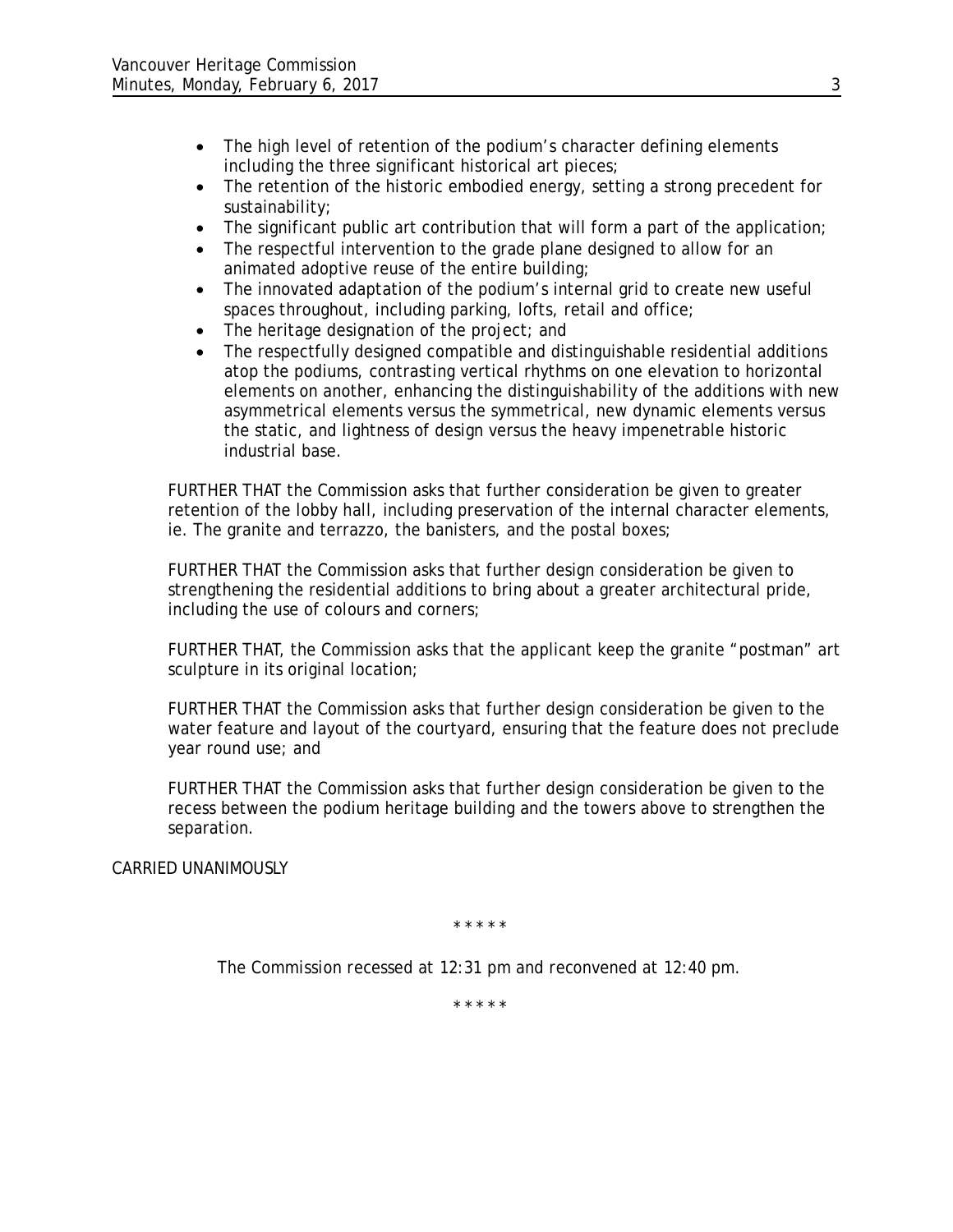# **3. Statement of Significance and Vancouver Heritage Register Subcommittee Report**

Staff reviewed the Report from the Statement of Significance and Vancouver Heritage Register Subcommittee meeting held January 23, 2017, and responded to questions.

Staff: Hugh McLean, Heritage Planning Analyst

MOVED by Commissioner Richard Keate SECONDED by Commissioner Mollie Massie

- A. THAT the Vancouver Heritage Commission supports adding the following buildings to the Vancouver Heritage Register as C-listings:
	- 1218-1220 Melville Street Melville Duplex
	- 1222 Melville Street Morrow Residence
	- 1022 Odlum Drive Cawthorn Residence
- B. THAT the Vancouver Heritage Commission supports adding the following buildings to the Vancouver Heritage Register as B-listings:
	- 647 Bute Street Ellis Residence
	- 752 East Pender Street Adolphus Duclos House
- C. THAT the Vancouver Heritage Commission supports the re-evaluation of 601 Bute Street, Stadacona Apartments, from a B-listing to an A-listing on the Vancouver Heritage Register, based on new information obtained on the architects.
- D. THAT the Vancouver Heritage Commission requests that the Statement of Significance for the following building be referred back to the consultants for revisions and, where necessary, to complete revisions to the Vancouver Heritage Register Evaluations:
	- $\bullet$  1812 West 19<sup>th</sup> Avenue Hughes Residence
	- 601 Bute Street Stadacona Apartments
	- 647 Bute Street Ellis Residence
	- 1218-1220 Melville Street Melville Duplex
	- 1222 Melville Street Morrow Residence
	- 1022 Odlum Drive Cawthorn Residence

# CARRIED UNANIMOUSLY

# **4. New Business**

None.